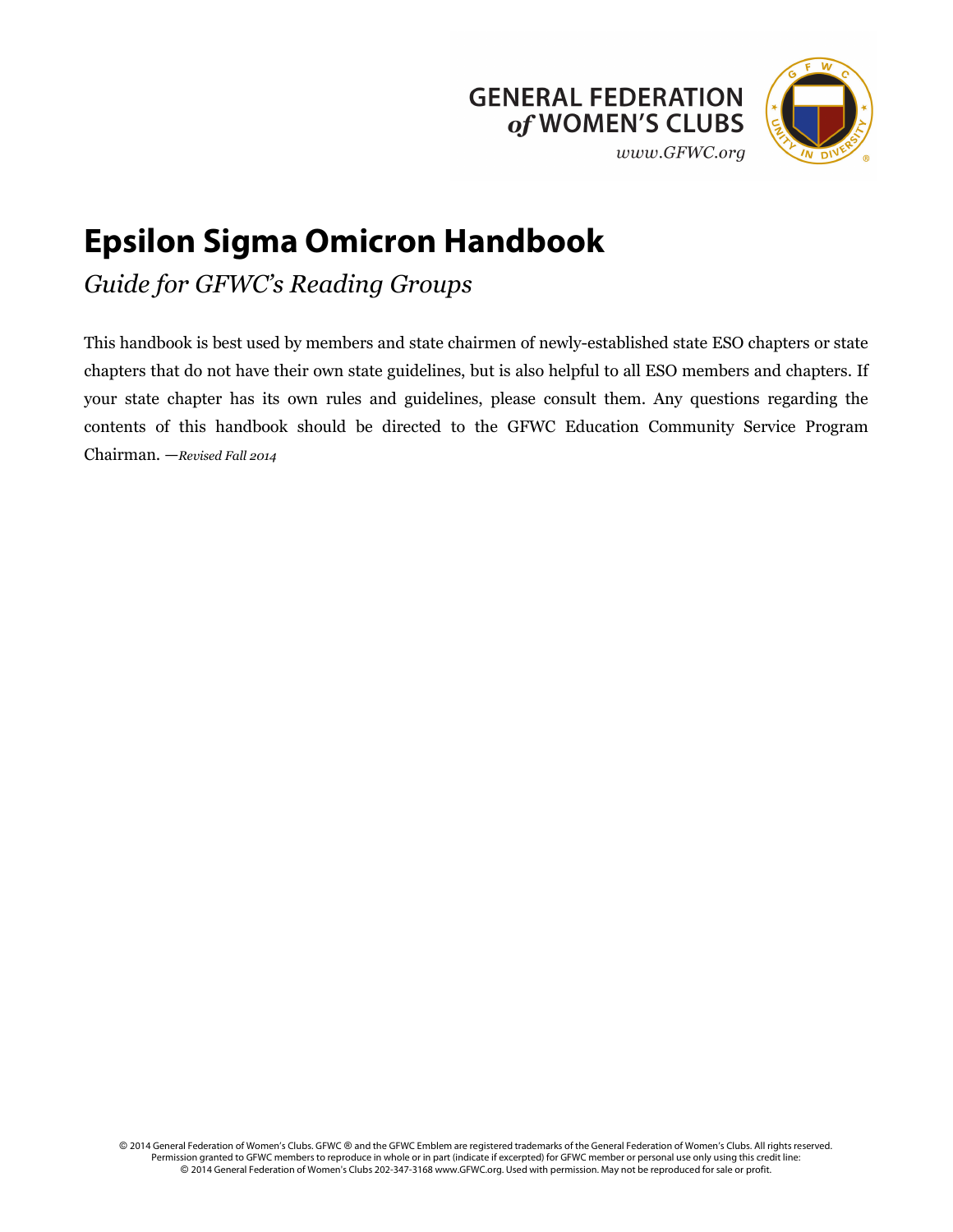# Table of Contents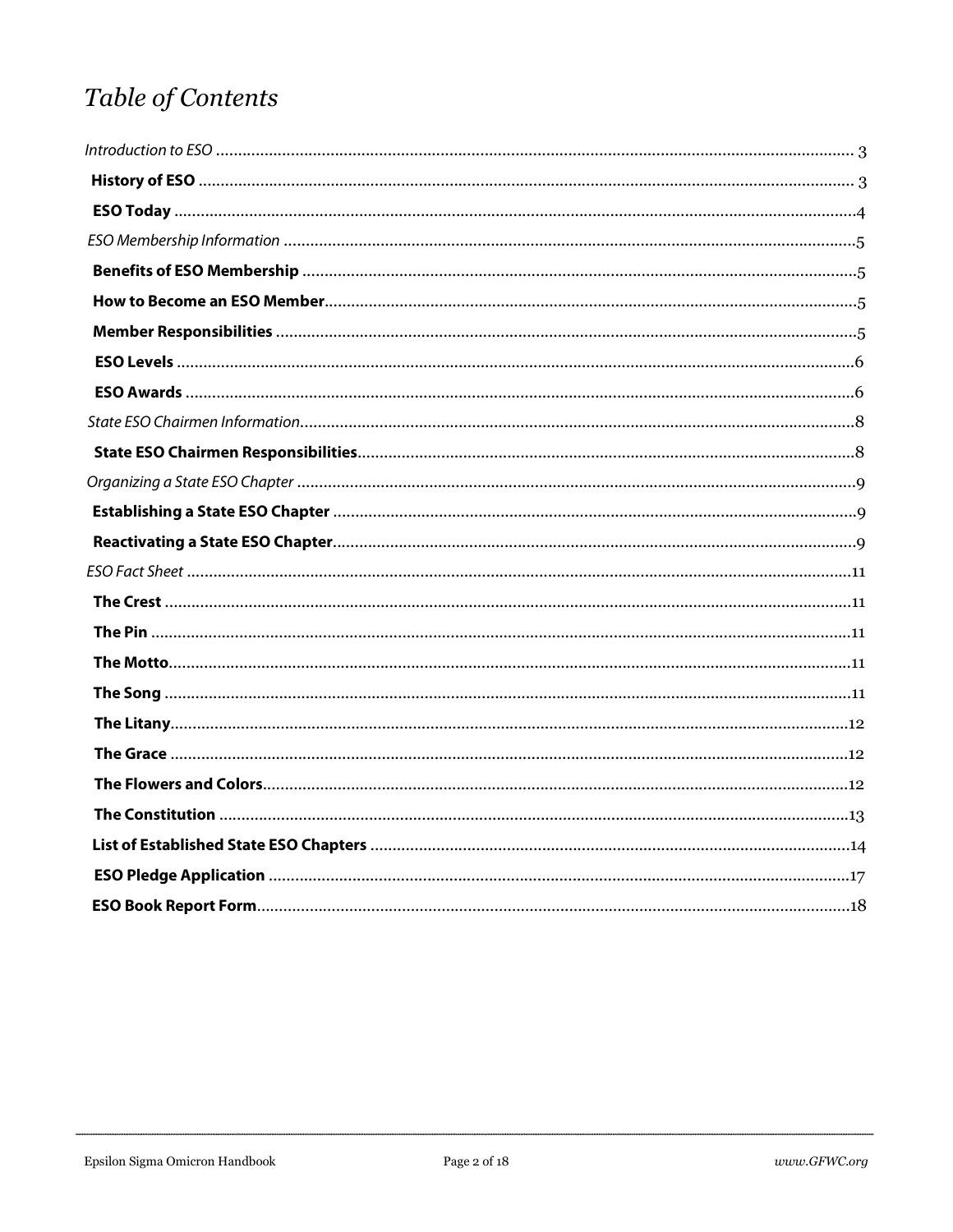# *Introduction to ESO*

Epsilon Sigma Omicron (ESO) is an honorary educational society open to all per-capita dues paying GFWC federated clubs. More than 60 years ago, the ESO program became a permanent part of the GFWC Education Community Service Program. Through ESO, clubwomen are given direction in planned reading for self-enrichment and personal growth. Over the years, many GFWC clubwomen have profited from this unique self-improvement program, seen as vital by the members it directly benefits. The purpose of ESO is to provide clubwomen with a structural reading program, which is educational and stimulates a desire for self-improvement. The following are the goals of the ESO:

- o To encourage clubwomen's pursuit of higher education;
- o To create an additional means to unite women in volunteerism;
- o To develop a support network for women returning to school;
- o To improve current and develop new study skills;
- o To stimulate systematic home reading and study with minimum supervision;
- o To encourage the establishment of home libraries;
- o To encourage the formation of reading/study/discussion groups;

ESO can take the form of the reading group or an individual's personal reading pursuit. The program provides membership, awards/certificates, pins, reading lists, and a framework in which to pursue continued self-improvement through reading. Many clubs combine club programming with ESO related activities, such as reading awareness and book promotion.

#### **HISTORY OF ESO**

ESO was established in 1928 by the Indiana Federation of Clubs. In 1930, it was incorporated as a national sorority; the Indiana society became the Alpha chapter. Later that same year, the Washington state chapter became the Beta chapter. Since then, approximately 35 states have followed the lead of Indiana and Washington by establishing their own state ESO chapters.

The first national convention of ESO was held at the 1932 GFWC Convention in Seattle, Washington. In 1940, ESO gave up its incorporation as a national sorority and became a Special Committee of GFWC. This relationship needed clarification. In 1945, Mrs. Fred A. Bell, then GFWC ESO chairman, appointed Mrs. W.D Keenan of the Alpha chapter as a consultant. Mrs. Keenan worked with Mrs. Bell and Mrs. Meyers, organizer and first president of ESO, to present rules and regulations to meet both ESO and GFWC requirements and to clarify the status of the organization. Their work was completed in 1950 when the rules were modified to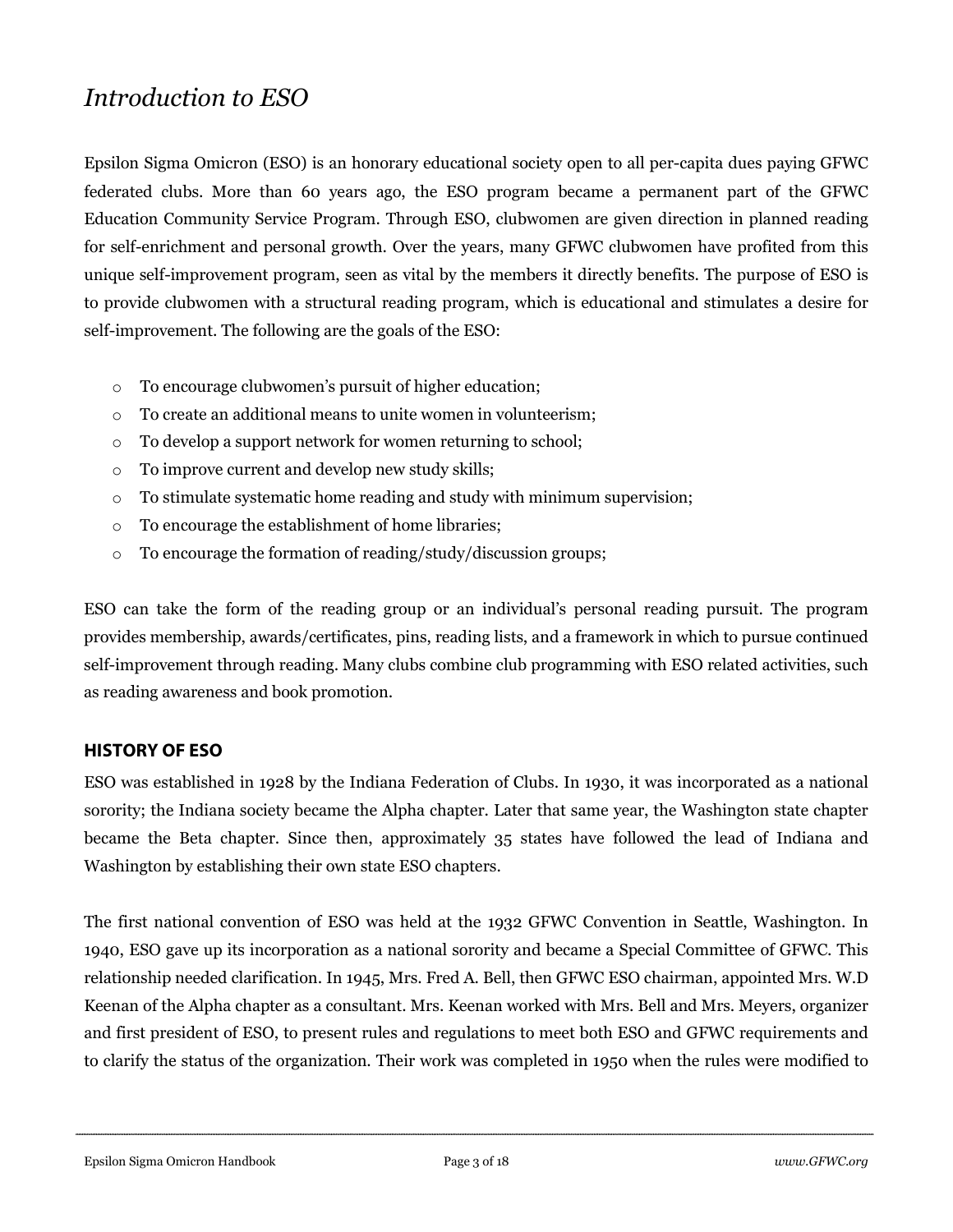include ESO as a division of the Education Department of GFWC. The establishment of ESO was aided by the Extension Division of the University of Indiana. The Extension Division began creating "reading courses" which gave college credit, applicable to a University degree or membership in ESO. The enrollment fee in 1935 was \$1 for one course or \$3 for four courses. The original ESO reading courses were compiled by the American Library Association, the United States Office of Education, Purdue University, and Indiana University. Clubwomen could choose from over 100 courses. Reading courses ranged in subject matter from American heroes to interior decoration to U.S foreign relations.

## **ESO TODAY**

Today ESO is part of the GFWC Education Community Service Program with clubs across the country continuing to participate in this self-improvement reading program. Since 1928, ESO has evolved into a diverse program with state chapters personalizing their programs based on clubwomen's needs and their communities. ESO members should follow the guidelines of their state ESO chapter. If a state chapter does not exist, one must be established before clubwomen can participate. The rules and regulations included in this handbook should be used as a framework for establishing and administering state ESO chapters. Questions regarding the administration of ESO on the local and state levels should be directed to the GFWC Education Program Chairman (who also serves as ESO chairman).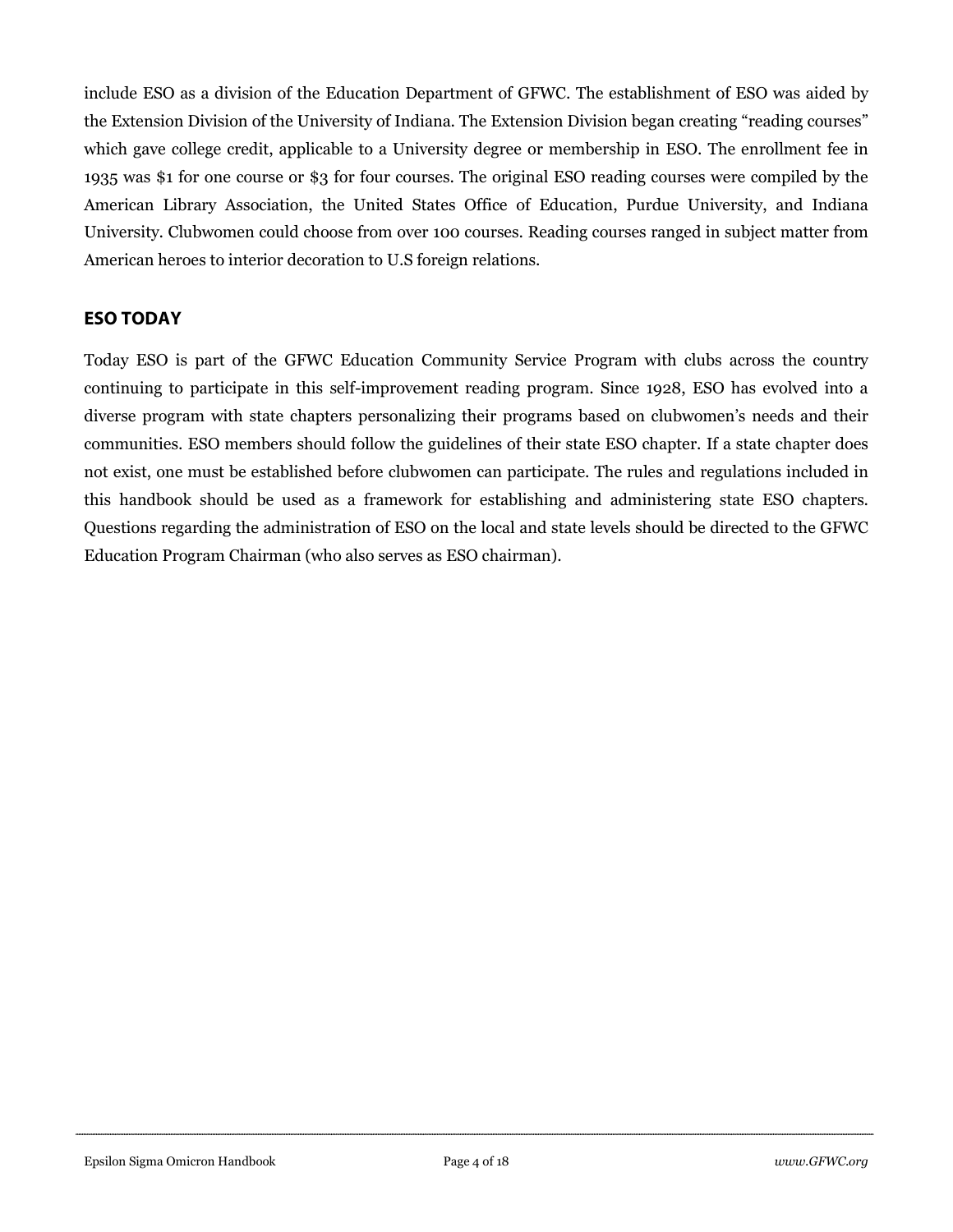# *ESO Membership Information*

#### **BENEFITS OF ESO MEMBERSHIP**

Unlike other GFWC programs, ESO exists specifically for the benefit of clubwomen. GFWC programs are traditionally community improvement based. Although ESO is beneficial to the community, its main focus is directed at club members. Reading groups have become commonplace in many communities recently because of their unique benefits. Members who participate in reading groups are able to experience intellectual discussions on a variety of books, create new friendships, coalesce with various members of the community, and gain knowledge about life, love, family, politics, cultures, technology, the world around them, and many other topics.

#### **HOW TO BECOME AN ESO MEMBER**

**Step 1:** Contact your state ESO chairman to receive your state ESO guidelines. Many states have their own requirements regarding becoming an ESO pledge and member. If your state does not have an ESO chapter, one must be chartered (please see Establishing a State ESO Chapter).

**Step 2:** Interested GFWC members must first pass through the ESO pledge stage before they can become ESO members. The completion of an ESO pledge application (see page 16) is needed before a pledge can begin working towards membership status. The pledge application must be sent to the respective state ESO chairman, who will begin tracking the pledge's progress. A pledge qualifies for membership at her own pace, finishing in a few weeks or working slowly throughout a longer period of time. After proper completion of 16 books, the pledge receives a certificate verifying her ESO membership.

#### **MEMBER RESPONSIBILITIES**

ESO members are encouraged to participate in club programs such as:

- o Reading
- o Participating in reading/study/discussion groups
- o Working to achieve higher ESO levels
- o Continuing to pursue self-improvement through personal study

Reading is, of course, the main responsibility of an ESO member. Once books are completed, the member is required to complete a "book report". The book report form (see page 17) is used by members to express their opinions of the books they read. The forms are also used by state ESO chairmen. The chairmen must keep track of each member's ESO levels, which are based on the number of books read. The report form must be completed by each member once she has completed one category (four books) and sent to state ESO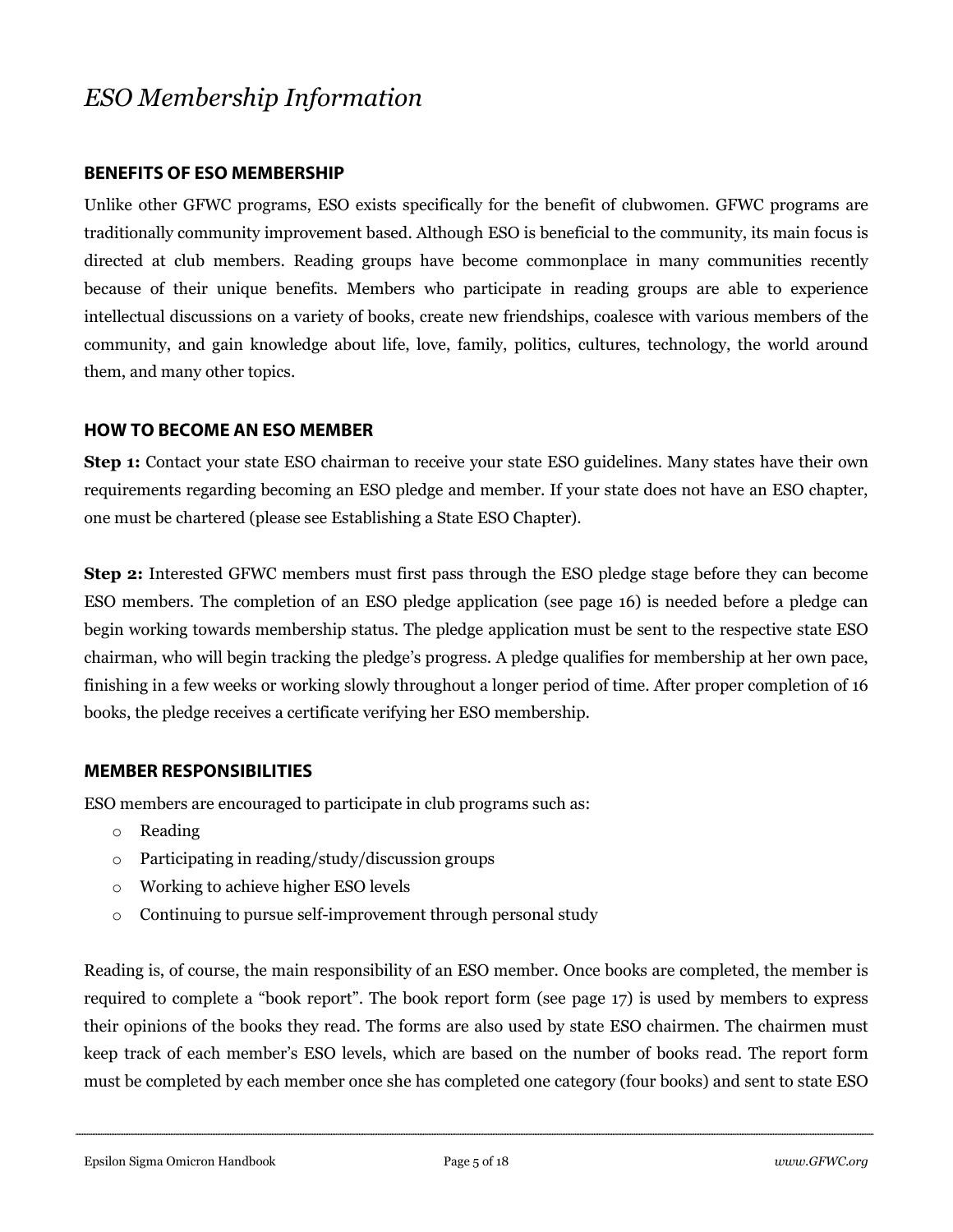chairmen. Report forms will not be returned. State ESO chairmen will issue certificates and awards based on report forms received.

# **ESO LEVELS**

There are many opportunities for ESO members to work their way up through the ESO levels. Clubwomen move to a new ESO level by completing a set of reading list requirements. The reading list is divided into subject categories. To complete a category, a member must read and report on four (4) books from that category. State ESO chapters may have different requirements; please consult your state guidelines.

- o ESO Levels
	- Pledge: A Pledge has obtained an enrollment application and has started to fulfill the reading requirements.
	- Member: A Member has completed four books from four different categories, for a total of 16 books. She is then eligible to wear the ESO pin and receive a membership certificate.
	- Star Level: A Star level member has completed four books from ten different categories, for a total of 40 books. She will then receive a Star level membership certificate.
	- Torch Level: A Torch level member has completed four books from 16 different categories, for a total of 64 books read. She is then eligible to wear the ESO Torch Guard and receive the Torch level membership certificate.
	- Century Award: A Century Award member has completed 100 books. She can continue to the Second, Third, Fourth, Fifth, and Sixth Century Award levels and will be eligible to receive the first, second, third, fourth, fifth, and/or sixth century membership certificates.
	- Diamond Award: A Diamond Award member has completed 1,000 books. She will be eligible to receive a Diamond Award certificate.

# **ESO AWARDS**

As members move up in ESO levels, they are eligible for a variety of pins and certificates. State ESO chairmen are responsible for tracking the ESO levels of their state members. Members should report to state ESO chairmen to ensure accurate ESO level records are maintained.

- o ESO certificates (Member, Star, Torch, Century, Second Century, etc.) are available from the GFWC Marketplace (800-443-GFWC (4392) or *www.GFWC.org/Marketplace*). Certificates can be ordered by ESO chairmen.
- o ESO pins (ESO Member pin and ESO Torch pin) are available from the GFWC Marketplace (800- 443-GFWC (4392) or *www.GFWC.org/Marketplace*). Members are eligible to order pins once they have received the certificates that validate their ESO level.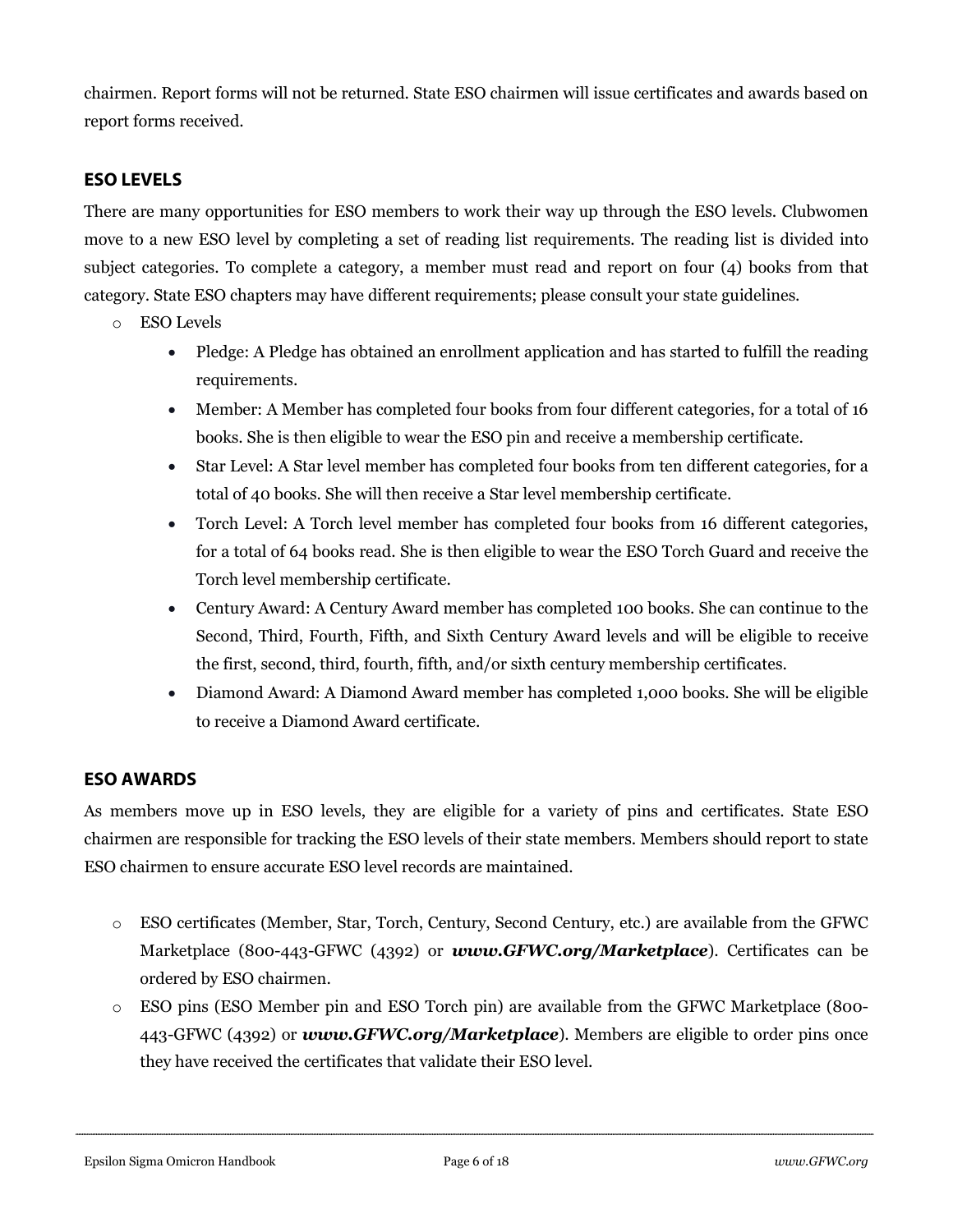o National ESO awards to recognize outstanding promotion of ESO and outstanding participation in ESO will be awarded annually to one State Federation in each membership category. The winners will be chosen by the GFWC ESO and Writing Contest chairman based on ESO information found in the GFWC Statistical Forms and State Award Entries.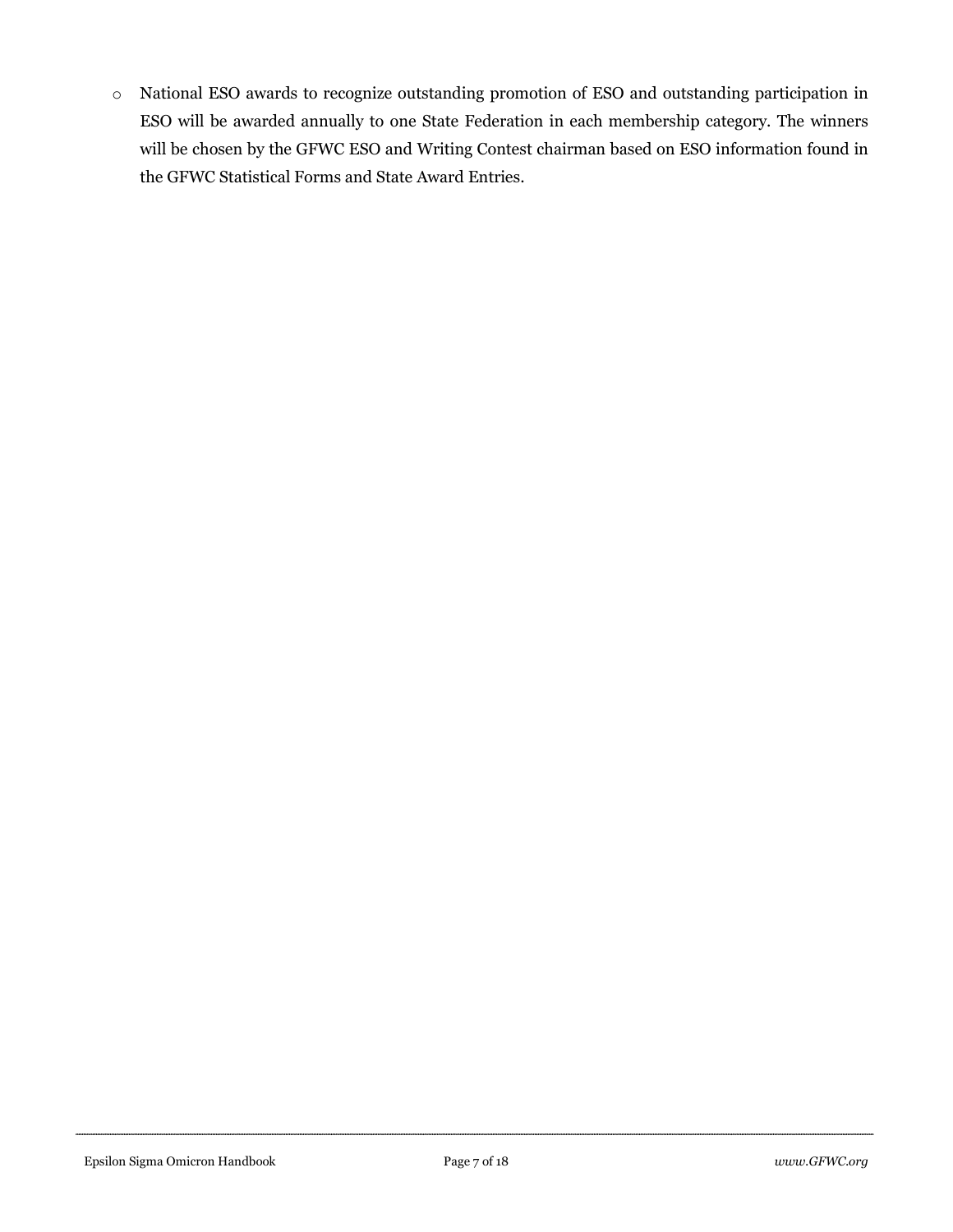# *State ESO Chairmen Information*

# **STATE ESO CHAIRMEN RESPONSIBILITIES**

State ESO Chairmen should be active ESO members and are appointed by State Presidents. If necessary, pledges actively pursuing ESO membership can be appointed as state ESO chairmen. Responsibilities include:

- o Working closely with the state administrative agency, if chapter has an administrative agency.
- o Promoting and distributing the ESO reading list to all ESO members and prospective members. If the state ESO chapter has its own reading list, the state chairman compiles, reviews, and revises that list.
- o Reporting annually to the GFWC ESO and Writing Contest Chairman.
- o Keeping records of state's ESO members, including verification of ESO levels achieved and number of books completed. State ESO chairmen receive completed pledge applications and book report forms from each state member. The report forms represent each category completed. State chairmen are responsible for tracking their fellow members' progress based on these report forms. The records should be kept in a fashion that can be passed on to the next administration.
- o Ordering ESO certificates from the GFWC Marketplace and completing and distributing to appropriate members.
- o Informing members of their ESO pin eligibility.
- o Encouraging clubwomen to participate in ESO, promoting ESO through state magazines, newsletters, and through materials prepared for district, state, and region meetings and conventions.
- o Promoting ESO reading groups on the local and state level.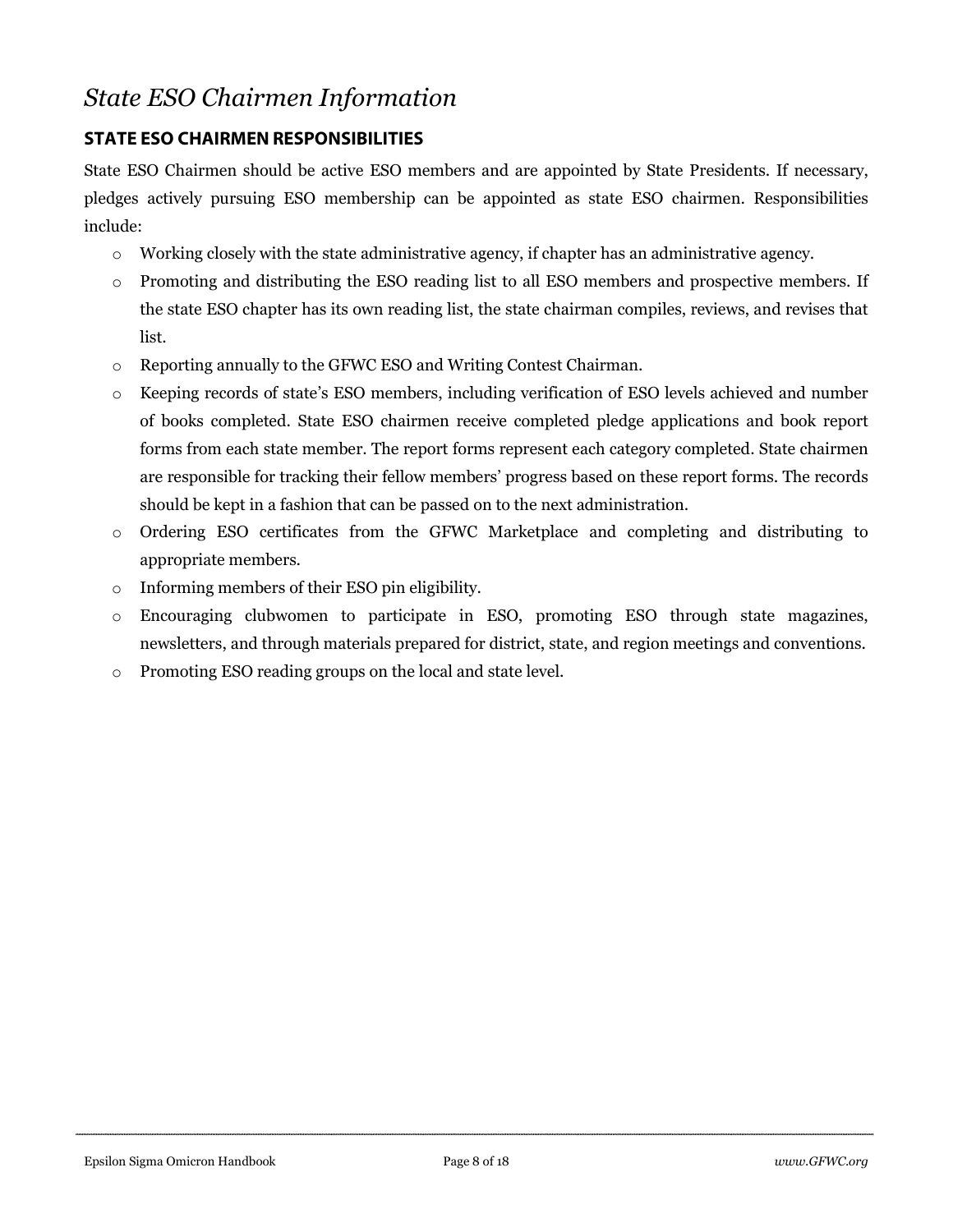# *Organizing a State ESO Chapter*

### **ESTABLISHING A STATE ESO CHAPTER**

A GFWC member who is interested in becoming an ESO member must contact her State President to determine if an ESO chapter exists in her state, or refer to the list on page 14. If there is no state ESO chapter, one must be established before ESO activities can begin. The following steps need to be taken to charter a new ESO state chapter:

- o Interested members must contact their State President for approval to establish a state ESO chapter. Once approval is granted, the State President must appoint a state ESO chairman who is willing to take on all state ESO chairman responsibilities.
- o The appointed state ESO chairman must request a state ESO charter application from the GFWC Programs Department. The application requires the state to uphold the goals of the ESO and participate in ESO programs. The signatures of the State President and state ESO chairman are necessary on the application.
- o Upon approval of the application, the state will receive a state ESO charter, from GFWC Headquarters, signed by the GFWC International President and the GFWC Education Community Service Program Chairman.

# **REACTIVATING A STATE ESO CHAPTER**

A list of established state ESO chapters can be found on page 14 of this handbook. Over time, many state ESO chapters have become inactive. If a state already has an established ESO chapter, but no state chairman or active program, that chapter needs to be reactivated. Follow these steps to reactivate an ESO state chapter:

- o Consult the list of established ESO chapters to see if a state ESO chapter has already been established.
- o Contact the State President to verify existence of active chapter.
- o Interested members need to contact their respective State President to solicit approval to reactivate the state ESO chapter.
- o Once approval is granted, the State President must appoint a state ESO chairman who is willing to take on all state ESO chairman responsibilities.
- o The state ESO chairman must request a state ESO reactivation charter application from the GFWC Programs Department. The application requires the state to uphold the goals of ESO and participate in the ESO programs. The signatures of the State President and the state ESO chairman are necessary on the application.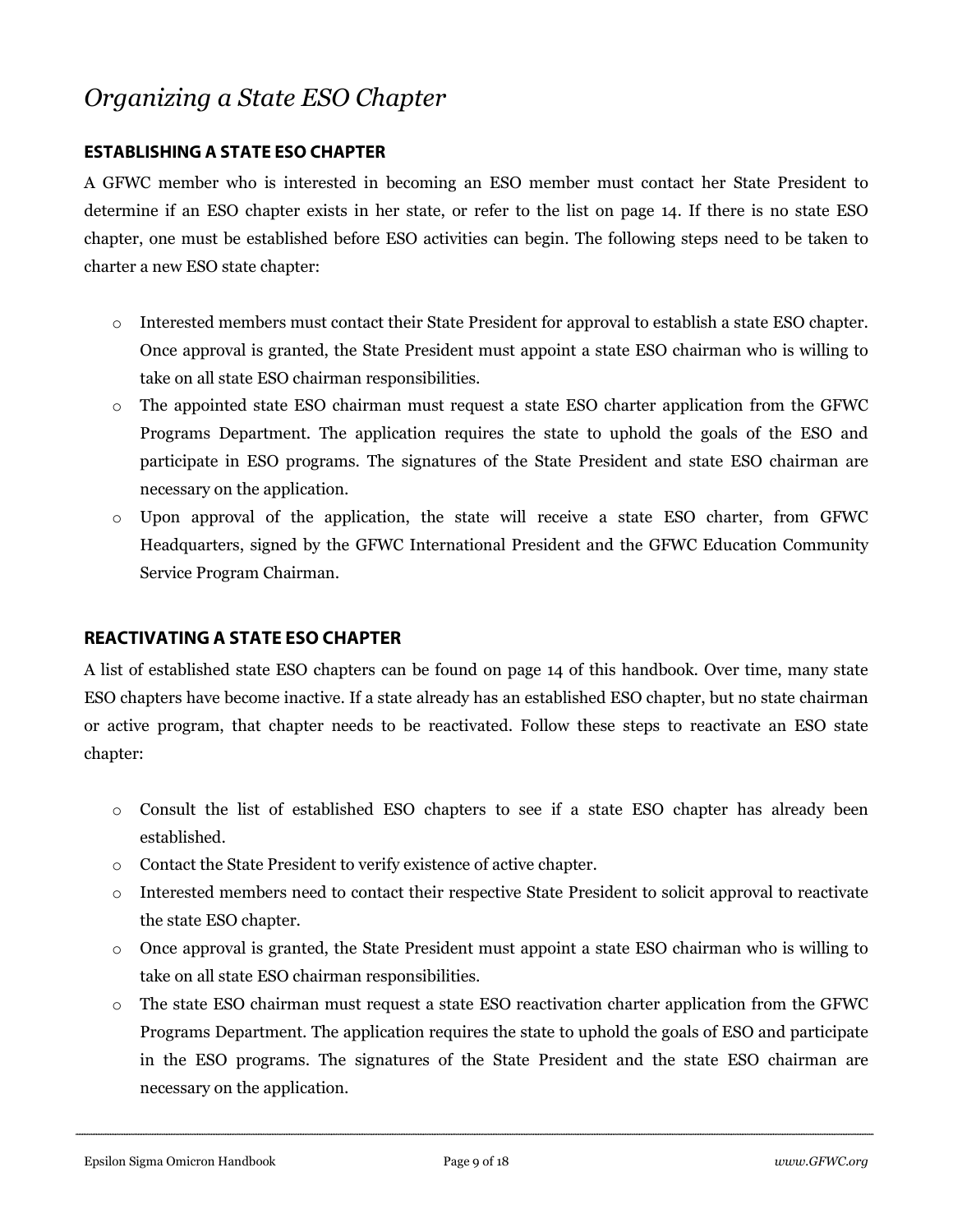o Upon approval of the application, the state will receive a state ESO reactivation charter from GFWC Headquarters, signed by the GFWC International President and the national GFWC Education Community Service Program Chairman.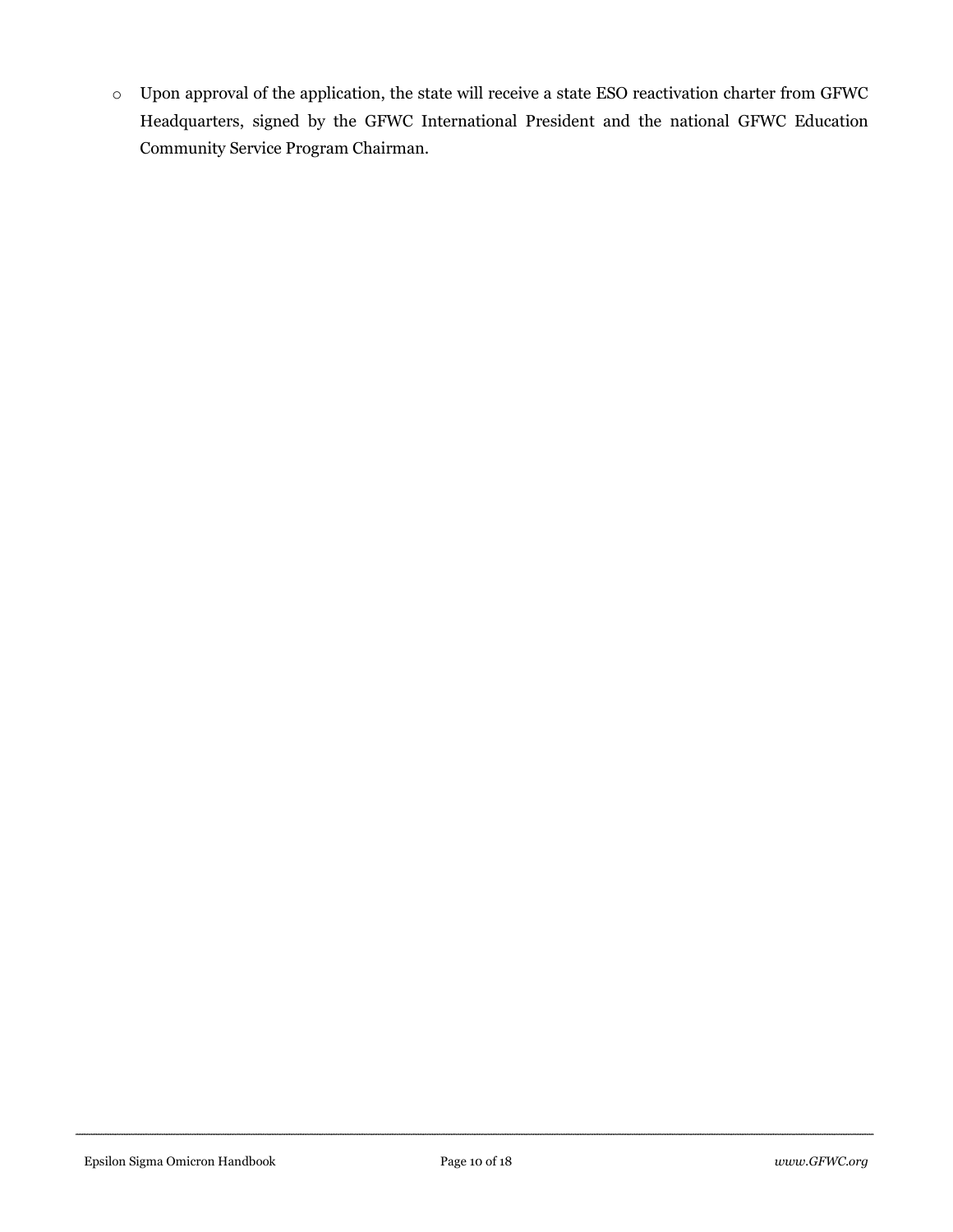# *ESO Fact Sheet*

#### **THE CREST**

Bertha J. Lacey, a well-known Indiana artist, designed the crest for ESO in the form of a shield, the ancient symbol of protection. The shield is divided into sections. The center section represents the American home, with a pathway leading into the world of achievement. In the top left section, the rising sun stands for enlightenment. The palm leaf in the upper central section of the shield is the symbol of victory through effort. The crescent moon at the upper right denotes enlightenment pursued in the night-time hours of study. The lower left section shows the lyre which is the symbol for fine arts. The wheat in the lower right symbolizes the idea that we reap what we sow. The lower central section shows on open book which represents all knowledge. Below the crest is the torsade bearing the name Epsilon Sigma Omicron. The torsade was originally a wreath of twisted ribbon presented to a crusader when he set out upon a quest. The dove of peace, which crowns the crest, symbolizes aspiration.

#### **THE PIN**

The ESO pin was also designed by Bertha J. Lacey. The pin is shaped like a kite and is gold, symbolizing the desire to increase cultural knowledge. On a blue field which denotes truth, is a half-risen sun bearing the Greek Letters ESO—Epsilon Sigma Omicron. The ESO pin may be worn by any member who has met the membership qualifications.

#### **THE MOTTO**

The motto of Epsilon Sigma Omicron is "Enlighten Your Own Pathway," which was chosen by Mrs. Quincey A. Myers and translated from Greek at the Indiana University. ESO are the initial letters for the Greek phrase, "Epsilon ten sautou hoden" which translates literally into "Enlighten the pathway of yourself."

#### **THE SONG**

Tune "On the Banks of the Wabash" Words by Constance Hais, ESO Beta Chapter

Of times mem'ry takes us back to happy schooldays When the world of knowledge widened to our view All the past was ours- the future rich in promise And each year the goal for us was set anew Commencement sent us out to make our own goals If we would win success and forward go;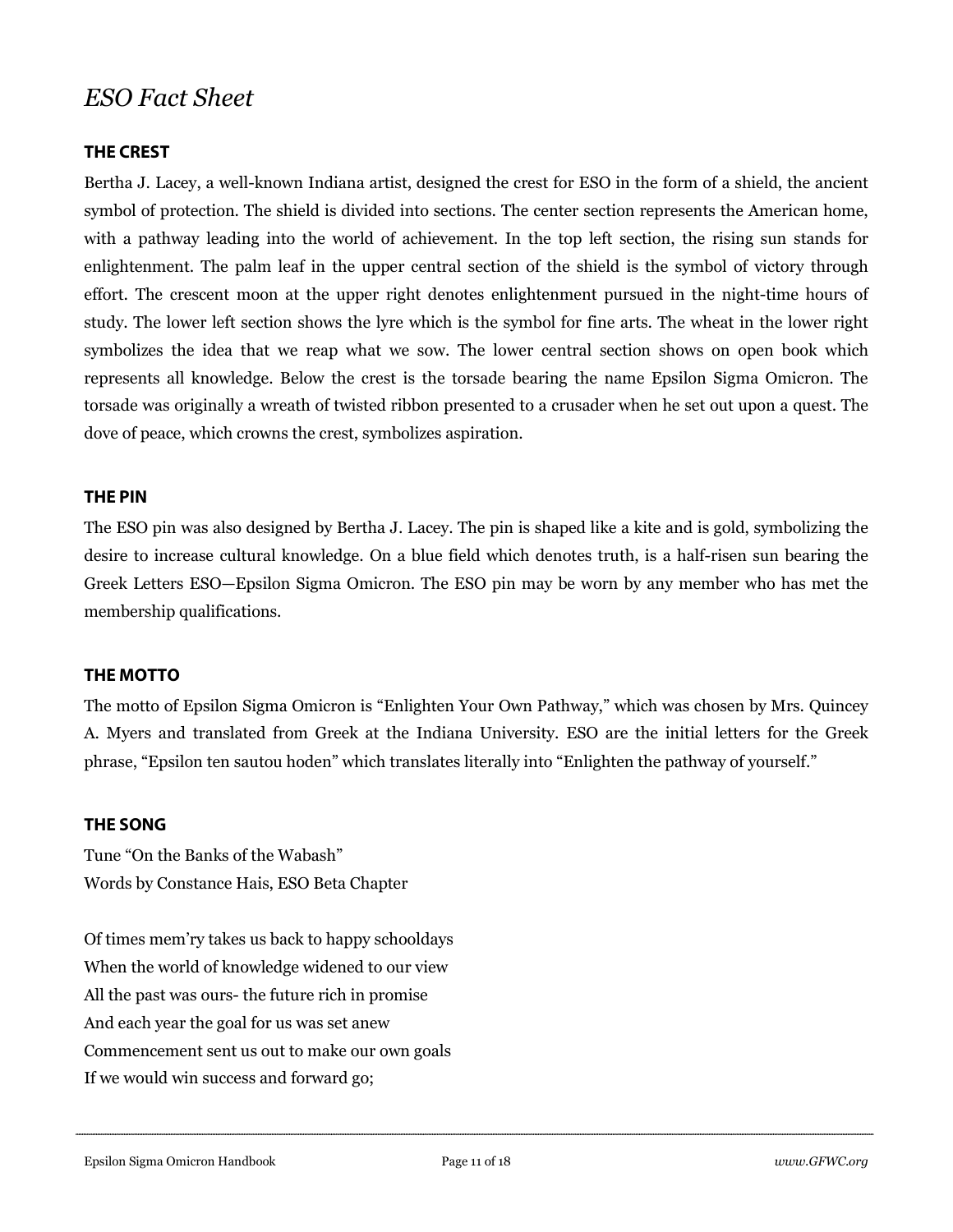The way we trod was often dull and aimless, Till at last we found the torch of ESO

Now the light is shining fair along the pathway Gleaming clear and bright the way our feet must go; And the torch we carry will continue burning All the years we're faithful to ESO

## **THE LITANY**

Written by Rose Katterhenry, ESO Alpha Chapter

Light thine own pathway, and by each beaming ray, May we see reflected, each passing hour of the day Some arduous task accomplished, some valiant deed well done, Renew some high endeavor, record the victory won.

## **THE GRACE**

Tune "Old Hundred" Written by ES Alpha Chapter

Dear Lord, to Thee our thanks we give, For life and love and daily bread In sisterhood, O may we live And by Thy spirit, ever be led. Amen

## **THE FLOWERS AND COLORS**

Flower: Gardenia Colors: Blue, signifying fidelity to purpose. White, signifying light.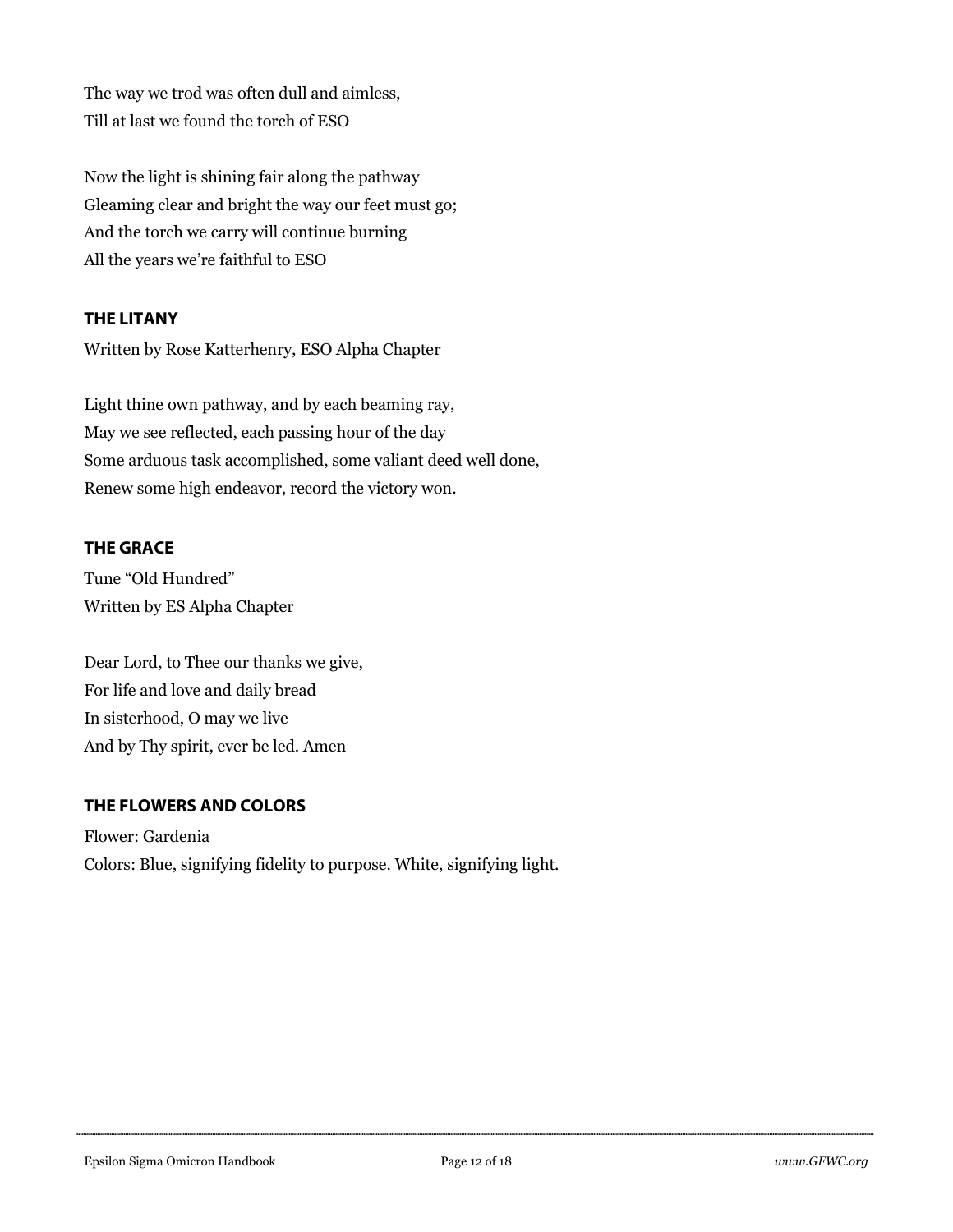#### **THE CONSTITUTION**

The following is a copy of the original ESO Constitution taken from the Indiana University archives/State ESO chapters are encouraged to use it as a model when writing their state ESO Constitution. The Constitution may be adapted to best suit the state's needs.

#### **Article I Name**

The name of this organization shall be Epsilon Sigma Omicron "enlighten your own pathway", sponsored by the Indiana Federation of Clubs.

#### **Article II Object**

The Object of this organization shall be to foster and encourage literary spirit among clubwomen of Indiana.

#### **Article III Membership**

The membership of this organization shall be composed of women who are members of clubs affiliated with the Indiana State Federation, and of young girls who are members of Junior clubs affiliated with the Indiana state Federation, as provided in the by-laws.

#### **Article IV Officers**

The officers of the Association shall be president, vice-president, secretary, and treasurer, who shall be elected at an annual meeting and who shall hold office for one year, or until their successors are elected and qualified.

#### **Article V Annual Meeting**

There shall be an annual meeting of the organization to be held at the time and place of the annual convention of the Indiana Federation of Clubs.

#### **Article VI Amendments**

This constitution shall be amended at any regular meeting of the organization by two-thirds vote of the members present, provided notice of the proposed amendment has been given in the official call to the annual meeting.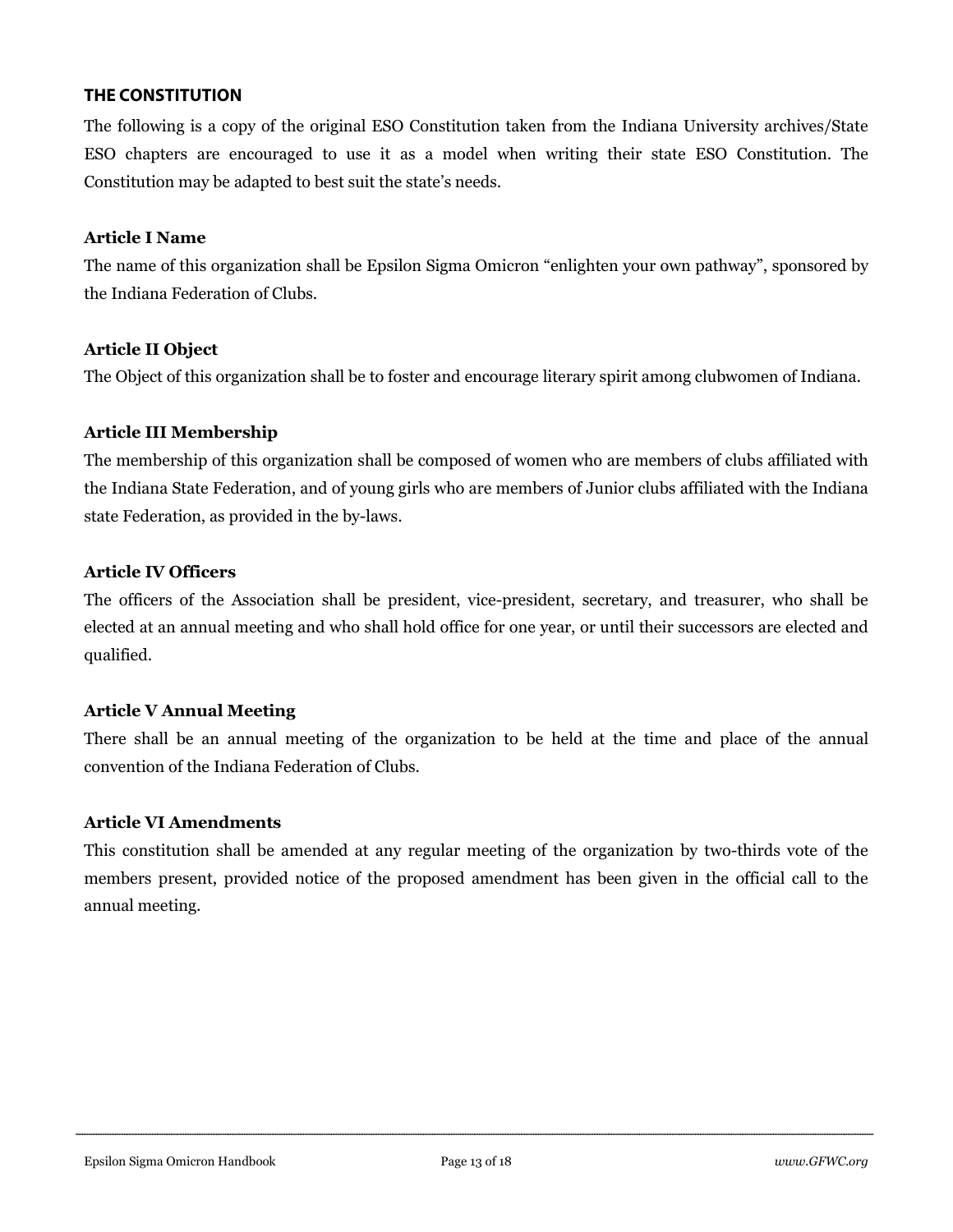### **LIST OF ESTABLISHED STATE ESO CHAPTERS**

The following list of state ESO chapters represents all chapters charted throughout ESO history. Some of these state chapters may not be active at this date.

| <b>Chapter</b> | <b>State</b>   | <b>Date</b> | <b>Administrative Agency</b>                   |
|----------------|----------------|-------------|------------------------------------------------|
| Alpha          | Indiana        | 1928        | Extension Division, Bureau of Public           |
|                |                |             | Discussion, Indiana University                 |
| <b>Beta</b>    | Washington     | 1930        | Washington State University. Extensions        |
|                |                |             | Service                                        |
| Gamma          | Minnesota      | 1933        | General Extension Division, University of      |
|                |                |             | Minnesota, Correspondence Study                |
|                |                |             | Department, Library Division, Minnesota        |
|                |                |             | <b>State Department of Education</b>           |
| Delta          | Oklahoma       | 1934        | College of Continuing Education, University of |
|                |                |             | Oklahoma and Sate Library                      |
| Epsilon        | Nebraska       | 1944        | Extension Division, University of Nebraska     |
| Zeta           | Kansas         | 1946        | Extension Division, University of Kansas       |
| Eta            | Missouri       | 1946        | Missouri State Library Commission              |
| Theta          | North Dakota   | 1946        | Extension Division, University of North        |
|                |                |             | Dakota                                         |
| Iota           | Wisconsin      | 1950        | Wisconsin Free Library Commission              |
| Kappa          | Pennsylvania   | 1950        | Pennsylvania State University, Free Library of |
|                |                |             | Philadelphia and American Library              |
|                |                |             | Association                                    |
| Lambda         | Wyoming        | 1950        | <b>Wyoming State Library</b>                   |
| Mu             | Tennessee      | 1950        | Extension Division, University of Tennessee    |
| Nu             | Maine          | 1951        | Extension Division, University of Maine        |
| Xi             | Illinois       | 1952        | Illinois State Library                         |
| Omicron        | South Carolina | 1952        | Extension Division, University of South        |
|                |                |             | Carolina                                       |
| Pi             | Mississippi    | 1952        | Extension Division, University of Mississippi  |
| Rho            | Colorado       | 1953        | Extension Service, University of Colorado      |
|                |                |             | Libraries                                      |
| Sigma          | Florida        | 1953        | Extension Division, Florida State University,  |
|                |                |             | Florida State Library                          |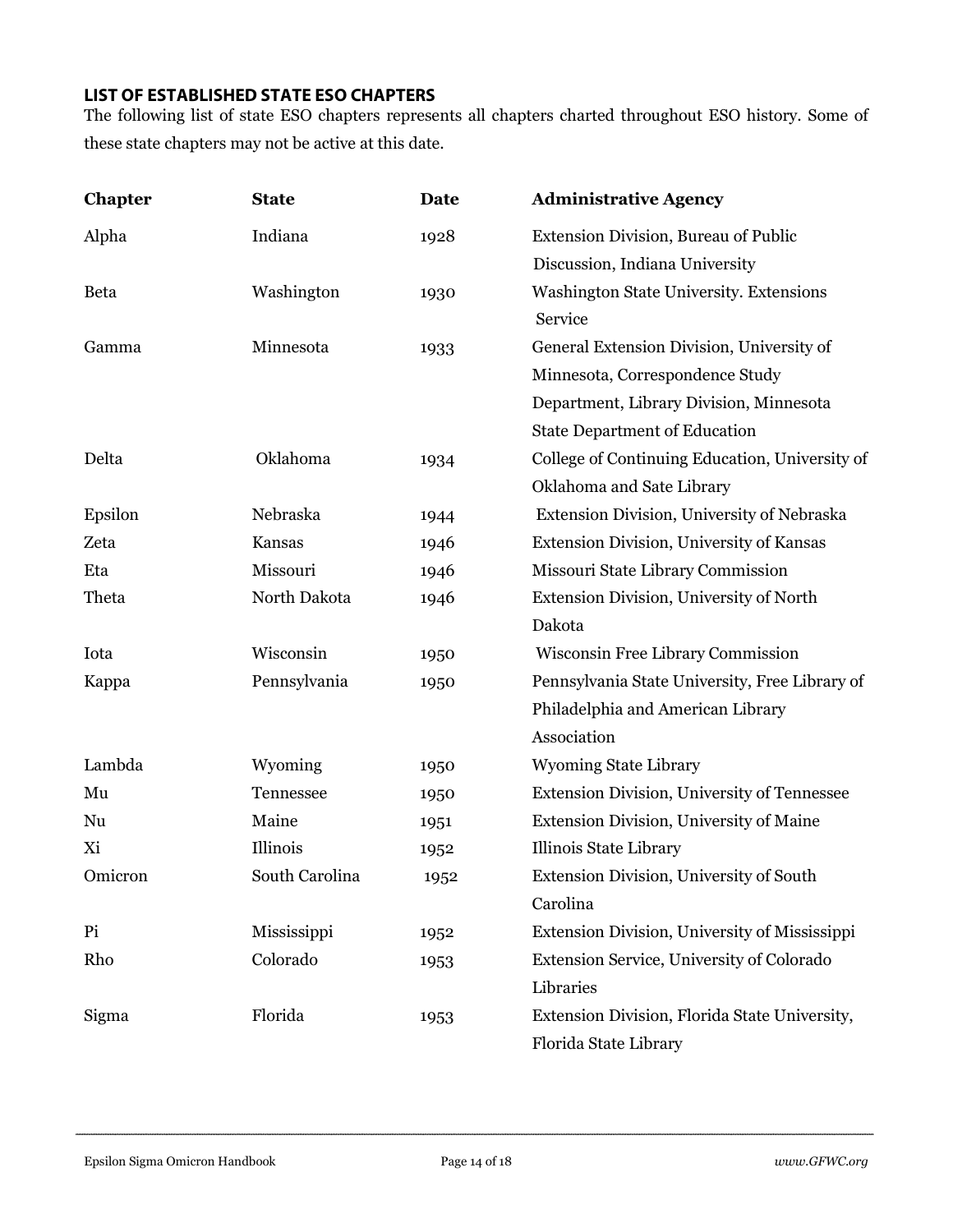| Chapter       | <b>State</b>   | <b>Date</b> | <b>Administrative Agency</b>                   |
|---------------|----------------|-------------|------------------------------------------------|
| Tau           | Massachusetts  | 1953        | Division of Library Extension, Massachusetts   |
|               |                |             | Department of Education                        |
| Upsilon       | California     | 1954        | California State Library Commission            |
| Phi           | <b>Texas</b>   | 1954        | Extension Division, University of Texas        |
| Chi           | Oregon         | 1954        | <b>Extension Division, Oregon State System</b> |
|               |                |             | <b>Higher Education</b>                        |
| Psi           | Iowa           | 1954        | Extension Division, University of Iowa         |
| Omega         | Georgia        | 1954        | Extension Division, University of Georgia,     |
|               |                |             | Center for Continuing Education                |
| Alpha Alpha   | New Mexico     | 1954        | Library State Commission                       |
| Alpha Beta    | West Virginia  | 1954        | Extension Division, University of West         |
|               |                |             | Virginia                                       |
| Alpha Gamma   | Arkansas       | 1958        | State Library Commission and University of     |
|               |                |             | Arkansas                                       |
| Alpha Delta   | Ohio           | 1958        | Center for Adult Education, Ohio State         |
|               |                |             | University and Ohio University at Athens       |
| Alpha Epsilon | Michigan       | 1958        | University of Michigan and State Library       |
| Alpha Zeta    | Alabama        | 1961        | Correspondence Study Department, Extension     |
|               |                |             | Division Alabama University                    |
| Alpha Eta     | North Carolina | 1961        | Bureau of Community Adult Education,           |
|               |                |             | Extension Division, University of Alabama      |
| Alpha Theta   | Virginia       | 1962        | Home Study Department, Extension Division,     |
|               |                |             | University of Virginia                         |
| Alpha Iota    | Louisiana      | 1964        | Louisiana State University                     |
| Alpha Kappa   | Arizona        | 1965        | University of Arizona                          |
| Alpha Lambda  | Kentucky       | 1967        | Kentucky Department of Libraries               |
| Alpha Mu      | South Dakota   | 1969        |                                                |
| Alpha Nu      | Utah           | 1969        | <b>State Library</b>                           |
| Alpha Xi      | Montana        | 1970        |                                                |
| Alpha Omicron | New Jersey     | 1978        | Douglas Colleges                               |
| Alpha Tau     | Maryland       | 1978        | Extension Services, University of Maryland     |
| Alpha Upsilon | Delaware       | 2000        |                                                |
| Alpha Phi     | Connecticut    | 2001        |                                                |
| Alpha Chi     | New York       | 2001        |                                                |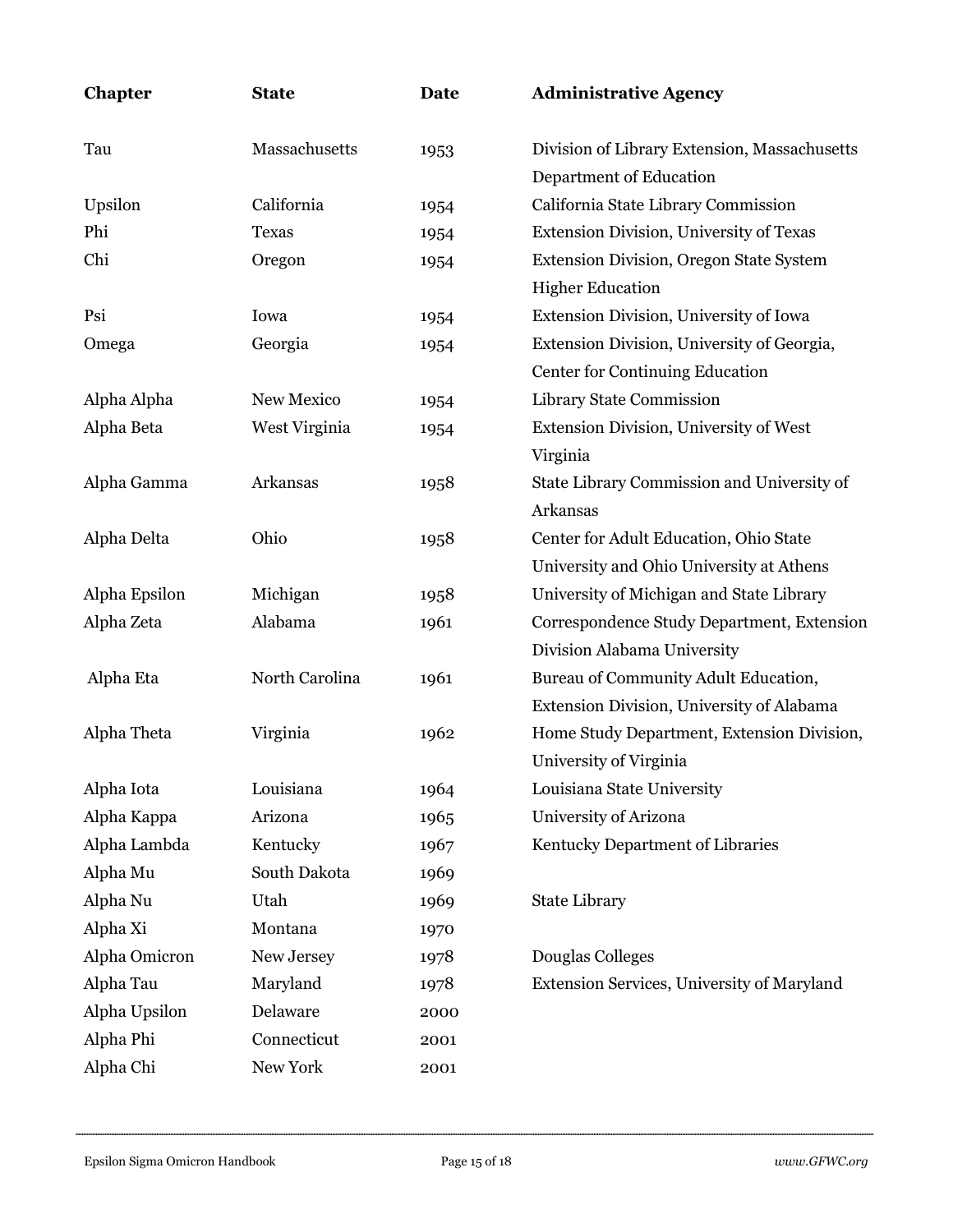| Alpha Psi   | Idaho  | 2007 |
|-------------|--------|------|
| Alpha Omega | Alaska | 2013 |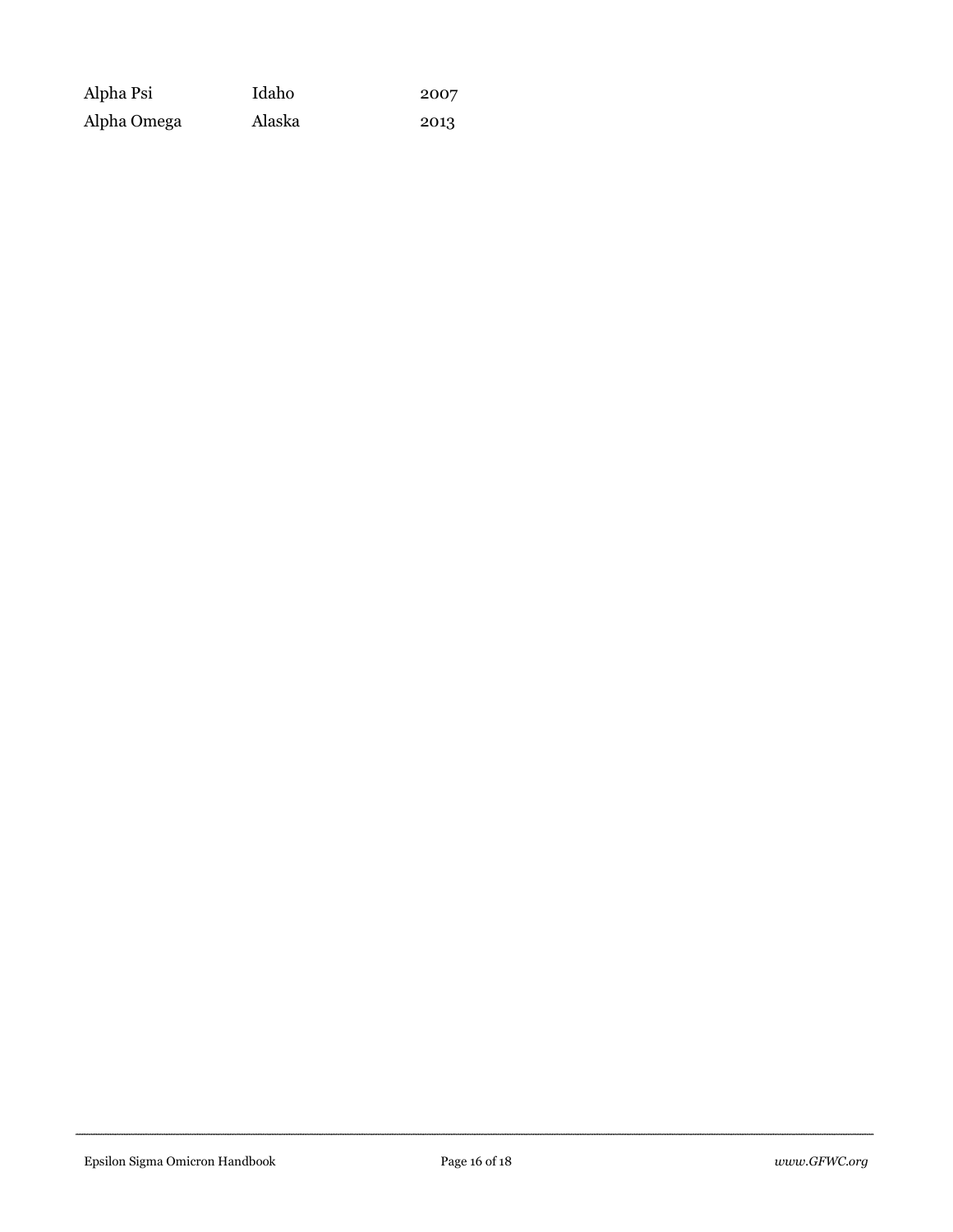## **ESO PLEDGE APPLICATION**

*Please copy and complete the following application and send it to your state ESO chairman. This form will be used to track your progress as an ESO member through the ESO Levels.*

| Date        |       |                |          |
|-------------|-------|----------------|----------|
| Member Name |       |                |          |
| GFWC Club   |       |                |          |
| Address     |       |                |          |
| City        | State |                | Zip Code |
| Phone       |       | E-mail Address |          |

I hereby agree to pursue the goals of ESO and to participate is ESO programs.

\_\_\_\_\_\_\_\_\_\_\_\_\_\_\_\_\_\_\_\_\_\_\_\_\_\_\_\_\_\_\_\_\_\_\_

Signature